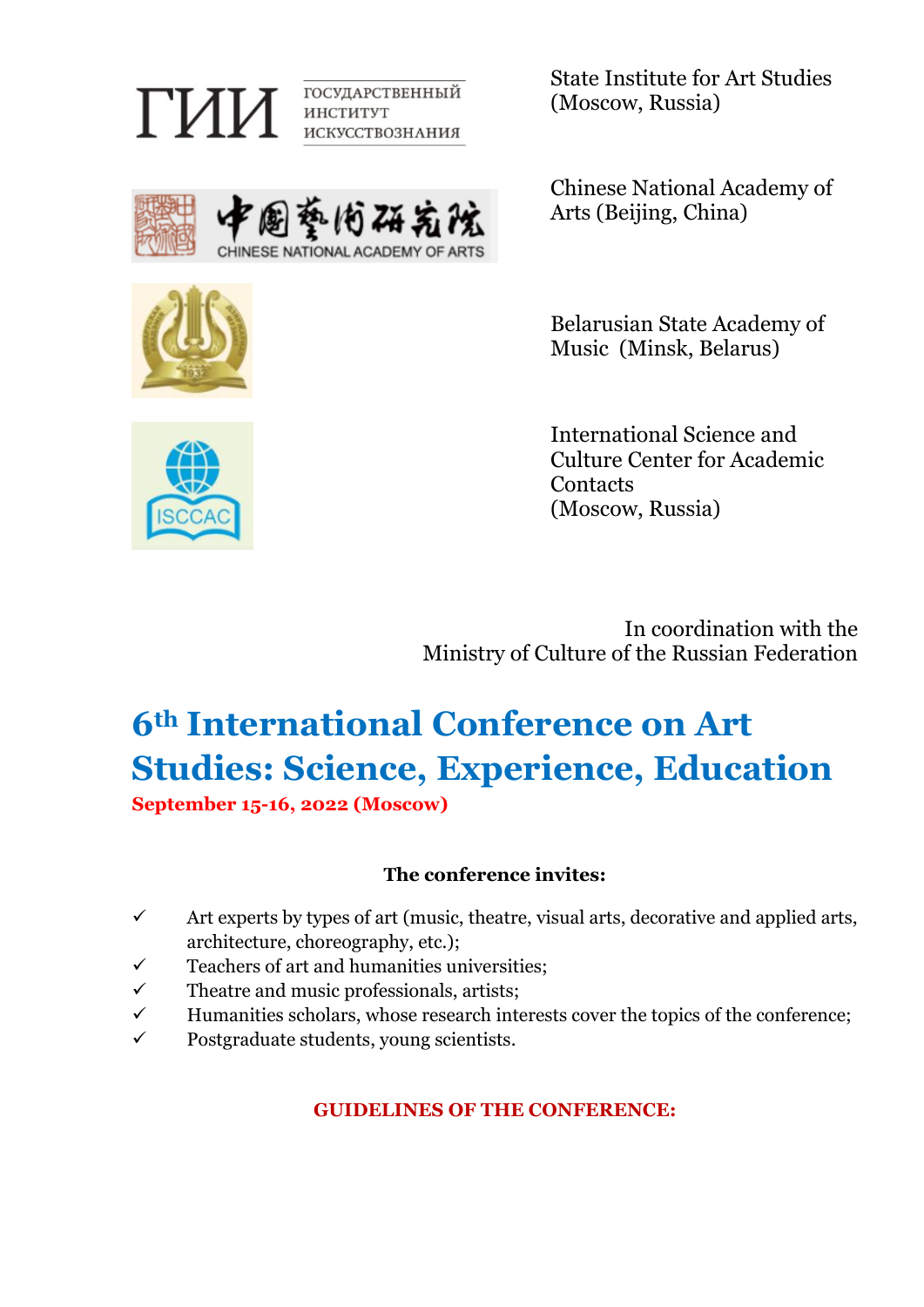- $\checkmark$  Historical and theoretical problems of art studies;
- $\checkmark$  Philosophical knowledge on the essence of art;
- $\checkmark$  Concepts, terminology, and categories of art theory and history;
- $\checkmark$  Social functioning of art;
- $\checkmark$  Artistic problems of media and mass arts;
- $\checkmark$  Artistic potentialities of technical art forms: cinema, animation, photography, radio and television;
- $\checkmark$  Artistic education of children and youth.

#### Conference format: **face-to-face and virtual participation**

Depending on the epidemiological situation, the conference can be held either offline at the State Institute of Art Studies or online.

#### Deadline for submission of papers: **May 1, 2022**

Time limit for reports – 15 min. The conference provides for the possibility to demonstrate video and audio when giving a report.

Conference coordinators: Galima Lukina Conference secretary – Anastasia Khakhalkina

Contact email: [lukina@sias.ru,](mailto:lukina@sias.ru) [matsko.ana@yandex.ru](mailto:matsko.ana@yandex.ru) **Applications should be sent to both addresses.**

If required, the Organizing Committee is ready to provide official letters of invitation.

#### **Conference attendance form 6th International Conference on Art Studies: Science, Experience, Education September 15-16, 2022**

| Surname                                   |
|-------------------------------------------|
| Name, middle name                         |
| Academic degree, title                    |
| Place of work (study), position           |
|                                           |
| Tel. No.                                  |
| Topic                                     |
| Abstract (up to 1,000 printed characters) |
|                                           |
| Participation form (offline/ online)      |

The Organizing Committee reserves the right to reject applications with abstracts that do not correspond to the subject of the conference.

The conference program will be available on the website of the State Institute for Art Studies [\(http://sias.ru/research/events/\)](http://sias.ru/research/events/).